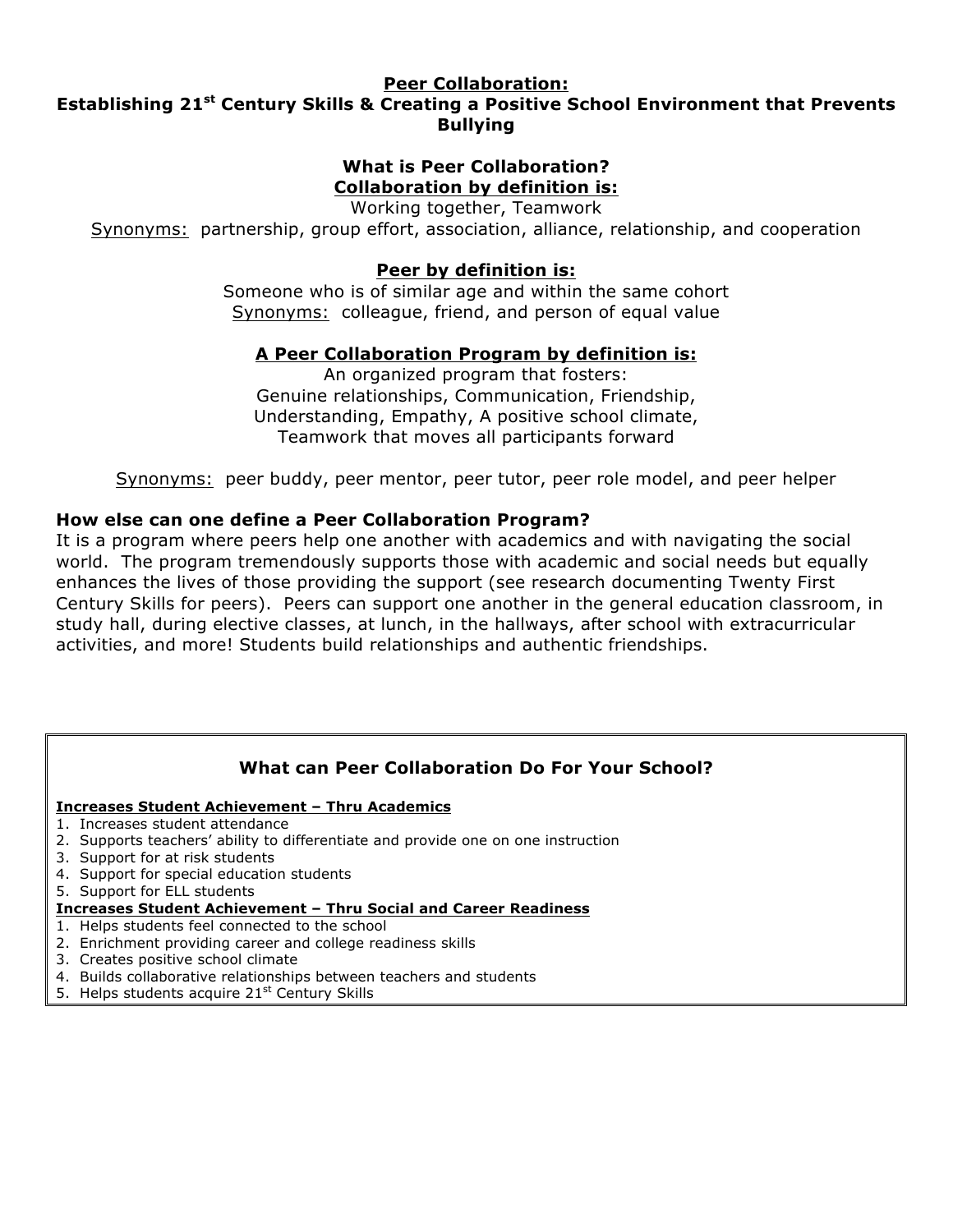#### **Peer Collaboration Outcomes – Analyzing Existing Research For Special Education Students:**

- When included special education students become members of inclusive classroom communities, they construct a relatively confident, hopeful sense of themselves as legitimate participants in the mainstream of school culture (Fitch, 2003)

- Research has found that the more time spent in general education classes, the more likely it is that students with disabilities are accepted (Smoot, 2011).

#### **For Special Education Students:**

\*The research on peer mentoring programs, while limited, has noted indirect positive outcomes related to: -attitude and academic improvements (Strader & Gagnepain, 2000)

-decline in drop out rate(Strader & Gagnepain, 2000)

-progress in self esteem, self-control and problem solving (Dopp & Block,2004)

**Our Research Key Question:** To what extent do general education students gain 21st Century skills from participating in a peer collaboration program? Our Study:

1. Attempted to quantify gains

2. Used a Likert Survey of 23 questions Related to Acquisition of 21st Century Skills (Trilling & Fadel, 2009) completed by teachers two times during the 2011-2012 School year.

3. Used two groups: Random Sophomore Students (control) and Sophomore Peer Collaborators (experimental group)

| <b>Results - Gains Made by Each Group</b>                                                                                                              |                                                                       |
|--------------------------------------------------------------------------------------------------------------------------------------------------------|-----------------------------------------------------------------------|
| <b>Peer Collaborators</b>                                                                                                                              | <b>Random Students</b>                                                |
| Student prompts others to participate                                                                                                                  | Student prompts others to participate                                 |
| Student conducts him/herself in a<br>respectable, professional manner                                                                                  | Student conducts him/herself in a<br>respectable, professional manner |
| Student provides assistance to others<br>without doing it for them                                                                                     | Student provides assistance to others<br>without doing it for them    |
| Student connects ideas during<br>classroom discussions                                                                                                 |                                                                       |
| Student is comfortable interacting with<br>the differences of others (i.e., cultural,<br>social, political, gender, religious, ability<br>level, etc.) |                                                                       |
| *Student uses feedback to quide future<br>actions                                                                                                      |                                                                       |
| Student helps motivate others (i.e.,<br>gives positive feedback to others)                                                                             |                                                                       |
| Student actively listens to adult<br>instruction (i.e., nodding, eye contact,<br>asking questions)                                                     |                                                                       |
| Student is willing to listen to<br>constructive criticism                                                                                              |                                                                       |
| Student completes and submits<br>assignments on time                                                                                                   |                                                                       |

\*Statistically significant gains made